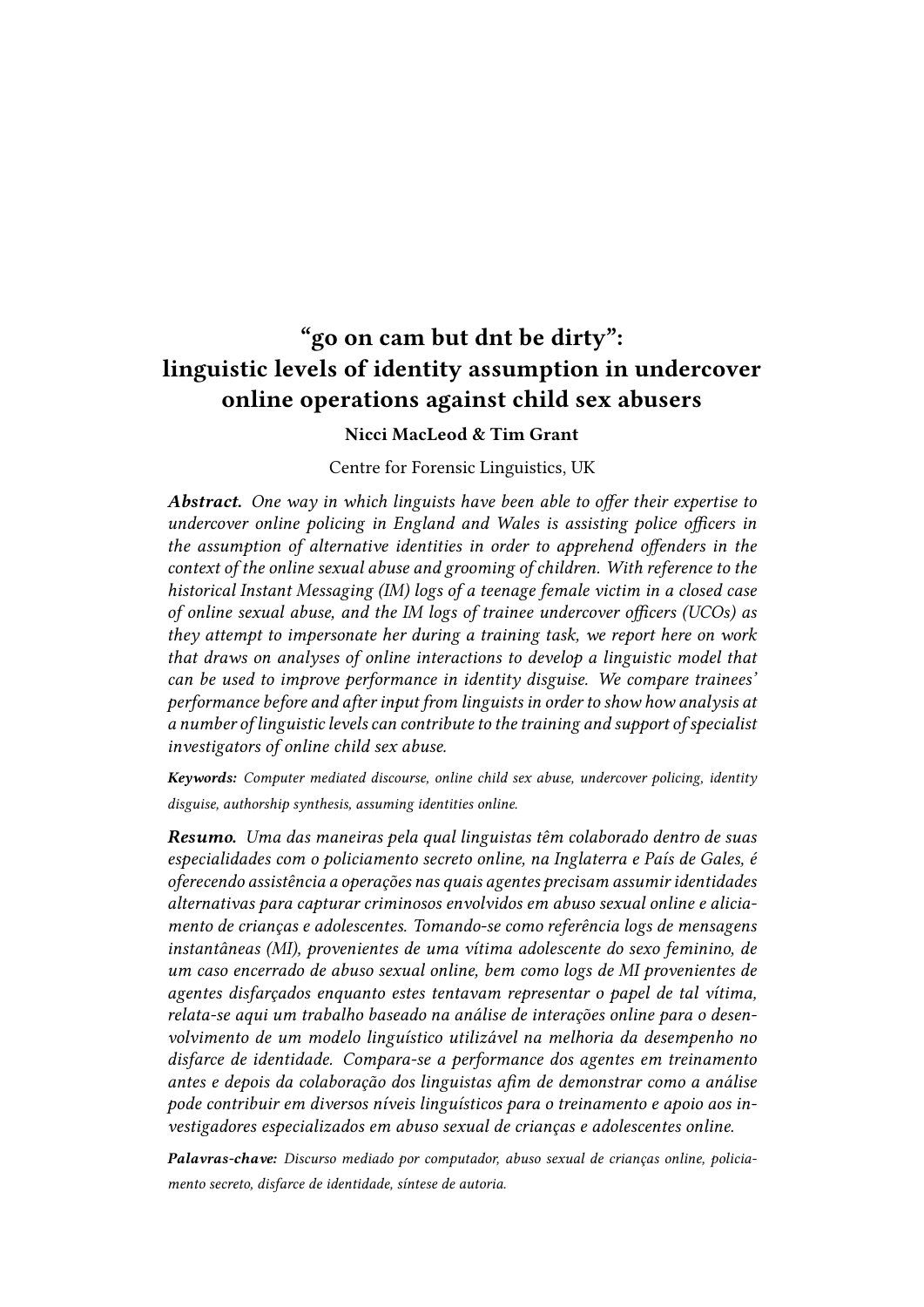# Introduction

One consequence of the development of communication media has been the enhanced potential for the planning and committing of criminal activity. Internet and mobile communication technologies have revolutionised the activities of some criminal groups in much the same way as they have for the general public. For example, child sex offenders now have direct and easy access to potential victims for grooming and sexual exploitation, and have made use of these channels to target children and facilitate networking with other offenders in order to propagate abusive imagery (Rashid *et al.*, 2012). Thus, the issue of identity and influence within transnational online communities has become a significant social and policing concern. As noted by Barber and Bettez (2014), research that focuses on the process of online exploitation is scarce  $-$  research focussing specifically on the linguistic aspects of these processes is presumably even scarcer (see Chiang and Grant, 2017; Chiang and Grant, forthcoming. Through links with policing partners, the authors have been involved in the UK national 'Pilgrim'<sup>1</sup> training programme for specialist online undercover officers (UCOs) for the past five years. The linguistic input comprises a three- to four-hour session covering aspects of vocabulary, orthography, pragmatics and topic development, and the relevance of these key concepts for the practicalities of adopting an alternative persona online. Trainees are then introduced to a pro-forma developed to assist them in analysing and describing a target linguistic persona (see Figure 1). They have two hours to prepare for a roleplaying activity in which they are tasked with assuming the identity of a 14-year-old girl who has been discovered to be interacting online with an unknown male whom she is planning to meet for sexual activity. In other words, they must engage in a process of 'authorship synthesis'. Trainees are instructed to read the victim's historical chat logs before engaging the target in an IM chat. The historical log is some thirty pages long and comprises several chats between the victim and the offender, with the latter using three different identities across the conversations. Assuming the second identity, the offender begins by blackmailing the victim into performing sexual acts on webcam, issuing threats to publish intimate photographs if she does not comply. The conversation subsequently becomes less overtly threatening. The victim's chats with all three offender identities involve sexual chat and the performance of sexual acts on webcam.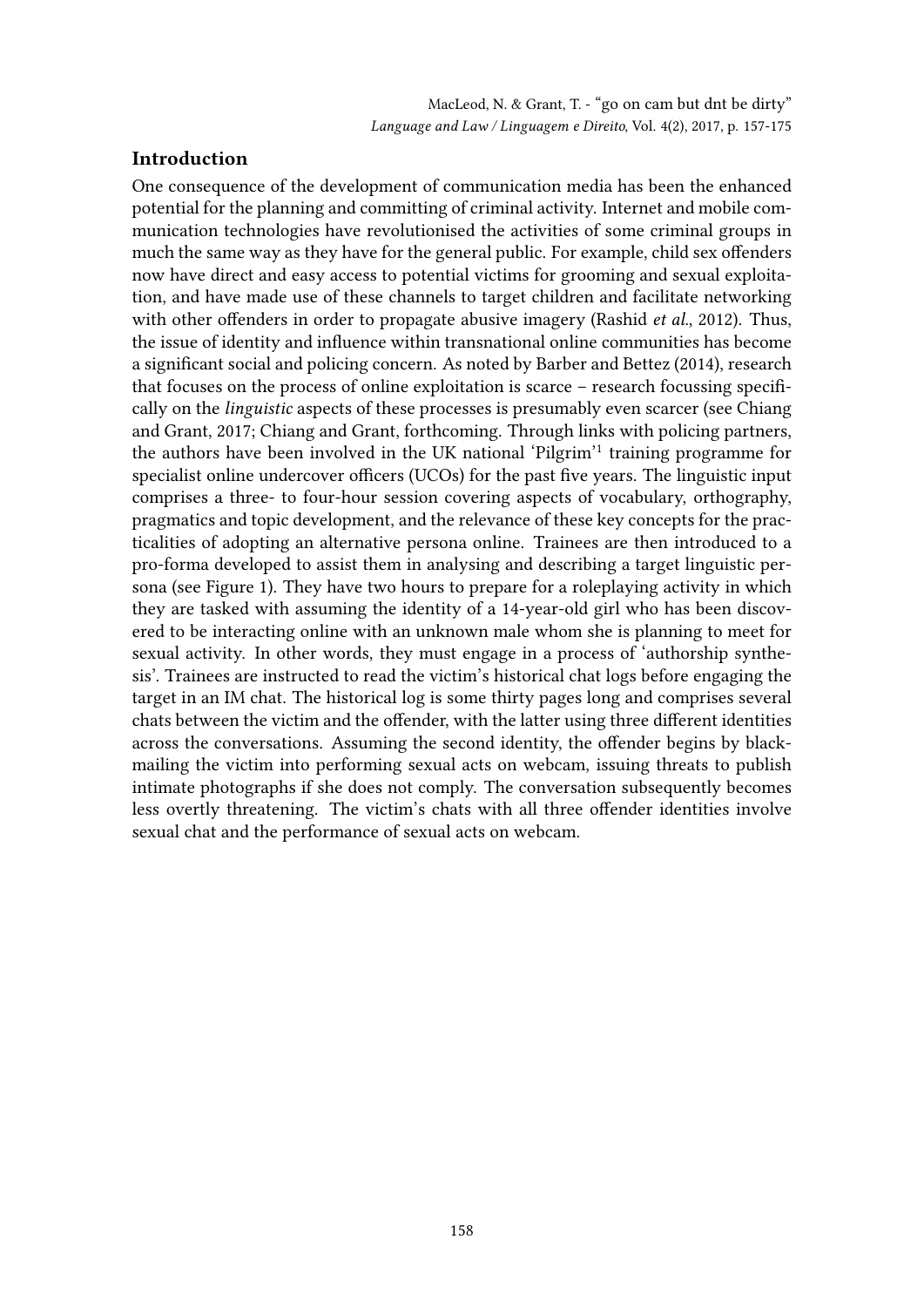| Vocabulary               | Freq | <b>Spelling abbreviation rules</b>   | Openings                |                                            |  | Closings                                            |  |
|--------------------------|------|--------------------------------------|-------------------------|--------------------------------------------|--|-----------------------------------------------------|--|
| Word:<br><b>Variants</b> |      |                                      |                         |                                            |  |                                                     |  |
|                          |      |                                      |                         |                                            |  |                                                     |  |
| Word:<br><b>Variants</b> |      |                                      |                         |                                            |  |                                                     |  |
|                          |      | <b>Pragmatics Notes</b>              |                         |                                            |  | Line length and line breaks                         |  |
| Word:<br>Variants        |      | <b>Assertives</b>                    |                         |                                            |  |                                                     |  |
| Word:<br><b>Variants</b> |      | <b>Directives</b>                    | <b>Topic Control</b>    |                                            |  |                                                     |  |
|                          |      |                                      | <b>Topics initiated</b> | <b>Topics responded to</b><br>or developed |  | <b>Topics declined or with minimal</b><br>responses |  |
| Word:<br>Variants        |      | <b>Commissives</b>                   |                         |                                            |  |                                                     |  |
| <b>Invariant forms</b>   |      | <b>Interrogatives</b>                |                         |                                            |  |                                                     |  |
|                          |      | <b>Expressives / Acknowledgments</b> |                         |                                            |  |                                                     |  |

Figure 1. Linguistic Persona Pro-Forma.

As well as noting down the target persona's tendencies regarding spelling and vocabulary, Pilgrim participants are provided with space to record their observations on her pragmatic, discursive and interactional behaviour. Having been introduced to speech act theory (Austin, 2000; Searle, 1969) and the illocutionary nature of language, trainees are encouraged to record details of this aspect of the target user's language throughout the chat log. Kost (2008) notes that there is a wide array of discursive and interactional moves available to participants in synchronous online interaction, including those for topic initiation and expansion. Since some knowledge of which topics the target persona has been recorded as having initiated, responded to, maintained and rejected – and the strategies she uses to perform these tasks – is arguably a crucial component of her linguistic style, these are also included on the pro-forma, along with space for describing her turn lengths, openings and closings.

By collecting as much information as possible about an individual's linguistic behaviour in the areas of vocabulary, pragmatics and topic control, the trainees equip themselves for the purposes of describing, and potentially impersonating that individual at a later stage. Information about what is variable in a target's linguistic behaviour is collected alongside what appears to be invariable. Following their preparation time trainees begin the authorship synthesis, engaging in an IM conversation lasting around an hour with an instructor roleplaying the part of the offender in order to set up a location for meeting so that an arrest can be made. They are also required to establish that the offender is aware of the child's age, and that sexual activity is planned. Their performance from a linguistic perspective then forms a key component of their debriefing session, which is delivered by both the instructor-roleplayers and ourselves.

The task of impersonating another individual online is a cognitively demanding one, and a cursory glance at data we have from genuine undercover operations and from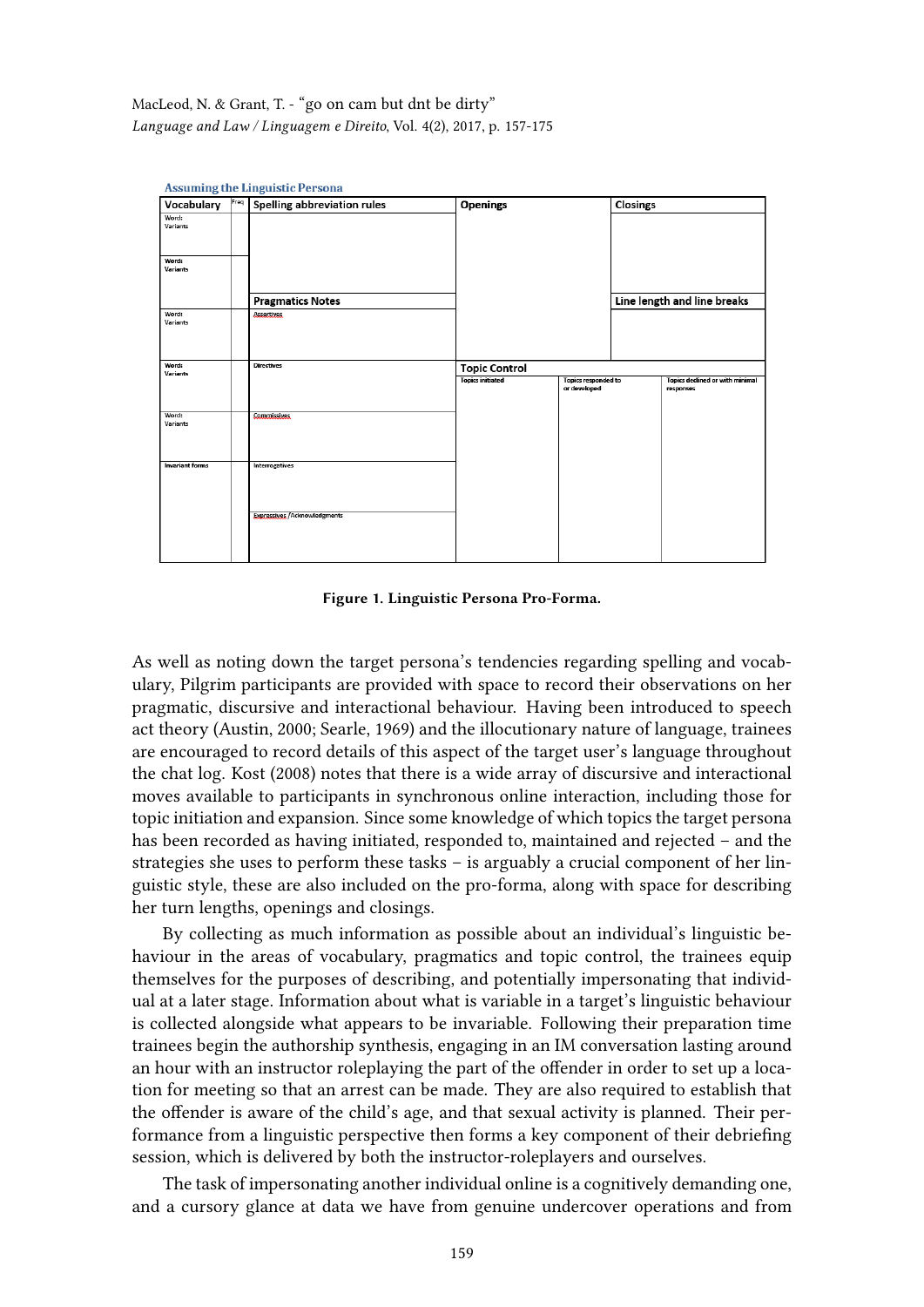Darkweb fora reveals a default position on the part of already suspicious offenders that the person to whom they are talking may well not be who they say they are.

### Extract 1: Suspicion of identity disguise on the Darkweb

```
11/26/15 9:58 PM Username 1 im a 14 f
11/26/15 9:59 PM Username 2 whatever you say Officer Username 1
\left[ \ldots \right]12/10/15 3:52 PM Username 3 I just want to pm pics for a good vid
                               site
12/10/15 3:53 PM Username 2 if they enter room wanting to pm odds
                              are they are LEA
\left[\ldots\right]12/15/15 5:08 AM Username 4 let me rephrase...ONLY PM me if you
                              are into private trade
12/15/15 5:10 AM Username 2 no thanks officer Username 4
```
Extract 1 shows the individual 'Username 2' flagging particular behaviours – such as claiming to be a teenage girl or requesting PM (private message) chats – as indicative of an individual being 'LEA' (a Law Enforcement Agent). For obvious reasons, members of these online communities are constantly on their guard, regarding all their interlocuters with suspicion. Although we have no specific examples across our datasets of UCOs' cover being blown, it seems safe to assume that this is because such a discovery would lead to an immediate end to interactions, and thus a lack of data.

The central purpose of this article is to evaluate our linguistic training input and identify potential areas for development in order to better aid specialist investigators in online identity assumption tasks.

### Computer Mediated Discourse (CMD)

Recent years have seen linguistic researchers taking a keen interest in online human behaviour, an interest that has undoubtedly been aided by the comparative ease with which online activities can be stored, accessed and analysed, and subjected to scrutiny in ways that perhaps spoken communication cannot Herring (2004: 338).

As Postmes et al. (2000) point out, the once popular idea that there are fixed effects on human interaction determined by the medium of communication used to engage in it has given way to a focus on the diversity of the effects of the medium. Whereas early researchers in computer mediated discourse (CMD) tended to oversimplify, characterising what they termed 'interactive written discourse' as a single genre, subsequent research has revealed computer-mediated language and interaction to be sensitive to a variety of technical and situational factors (Herring, 2007: 3). The view of online language as a homogenous variety has since given way to an understanding of CMD as comprising a number of modes which can be classified according to features of the medium as well as social factors (Seargeant and Tagg, 2011). Thus, more recent work in the area has focussed on the complexities of sociolinguistic factors observable in CMD, rather than on making broad generalisations about the nature of 'netspeak' or 'internet English'. CMD is generally recognised as consisting of features typical of both face-to-face interaction (immediacy, informality, reduced opportunities for planning and editing) with qualities of written modes (lack of visual and paralinguistic cues, physical distance between interactants) (Georgakopoulou, 2011).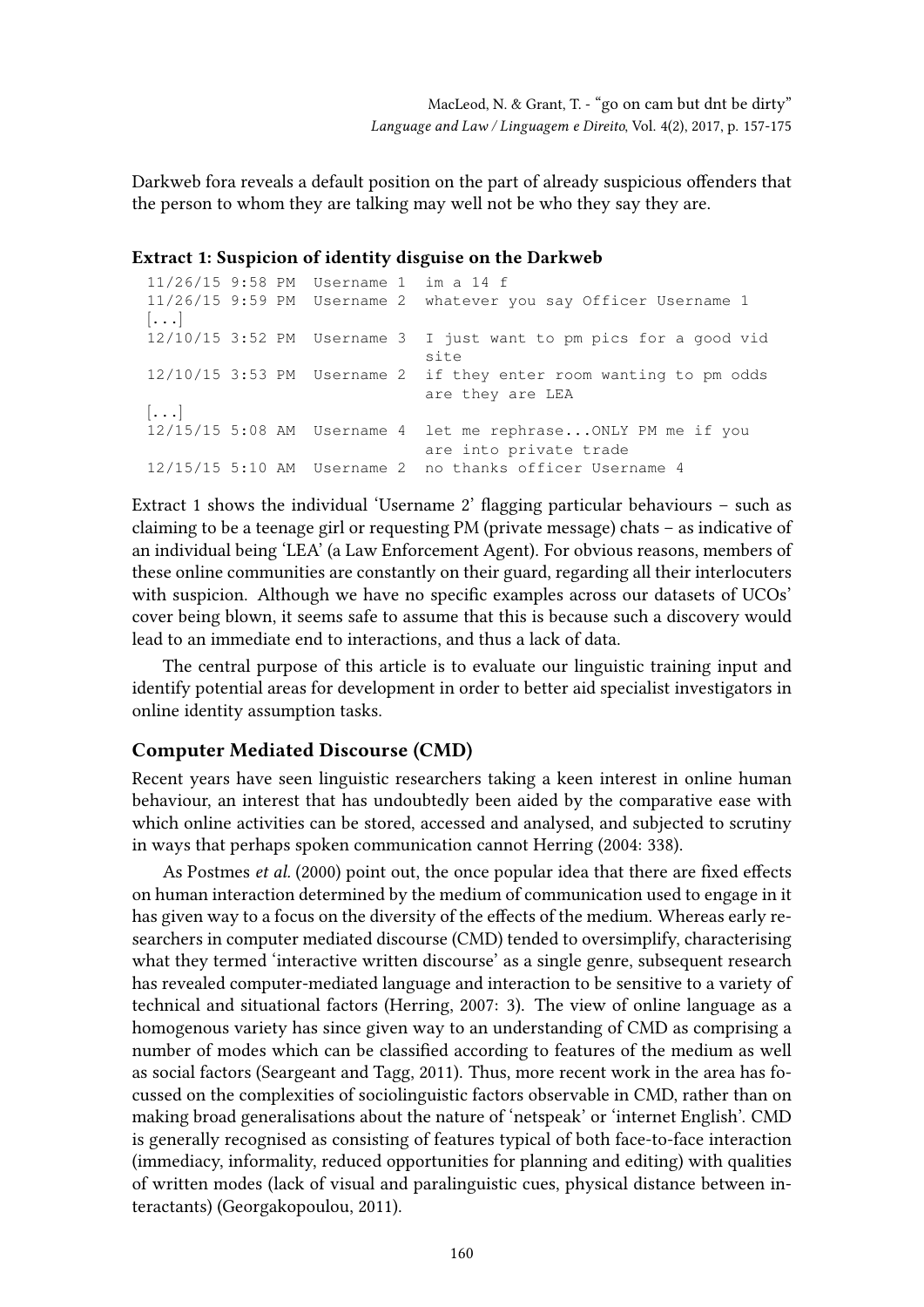There existed for some time a trend for anecdotal research in the area of CMC, rather than for work with a robust empirical grounding (see, for example, Crystal, 2001. Addressing these perceived shortcomings, Herring (2007) proposes a 'faceted' system for the classification of CMD, which is a core component of her methodological toolkit (2004; 2014) for CMD analysis (CMDA). Structurally, CMD can be defined in terms of two basic parameters. The first is synchronicity. In synchronous (or 'real time') CMD, transmission is essentially instantaneous, and interlocutors are assumed to be physically present to read and respond to messages, whereas in asynchronous CMD, neither of these assumptions holds. The second parameter is whether the communication is one-to-one (i.e., between two people) or many-to-many (i.e., multiple participants' messages being broadcast to multiple potential interlocutors) (Baron, 2010). Further linguistic variation can be found between forms of CMD on the basis of other factors relating to situation and to medium (see Herring, 2007 for an overview).

Like Herring, we draw interpretations from the data grounded in observations about language use, and take an interest in how language structure, meaning and use vary throughout the dataset. We understand CMDA as applying to four levels of language – structure, meaning, interaction, and social behaviour. It is from this understanding that the pro-forma discussed above was developed. At the structural level aspects of lexis and spelling are included; at the level of meaning trainees are encouraged to record their observations about an individual's use of particular speech acts; and at the level of interaction, attention is paid to which topics are introduced, maintained or rejected by the target individual, as well as to turn length, and to the openings and closings that occur in the historical chat logs. We understand online interactions as having a pivotal role to play in identity construction, and we discuss our theoretical position on language and identity at great length elsewhere (see for example Grant and MacLeod, forthcoming).

### Data

The current research is concerned primarily with the synchronous, generally one-to-one medium of Instant Messaging (IM), described by Al-Sa'Di and Hamdan (2005) as resembling spoken English to a great extent, with immediate replies expected from one's interlocutor, echoing the turn-taking system of face-to-face conversation. They further note that features traditionally thought of as typical of 'netspeak' – such as word truncation, lack of capitalisation and punctuation and non-verbal stylisation – do occur, but they are not universal features of all users' online language. Perhaps unsurprisingly, there is a tendency for undercover operatives before training to rely heavily on these linguistic stereotypes, whether about particular social categories, i.e. 'adolescent girls', or about users of IM, or the medium of IM itself (see Androutsopoulos, 2006.

The data drawn on here are chat logs of conversations between trainee officers and their instructors, collected via the Yahoo! Chat client during the Pilgrim roleplay exercise discussed above. The data comprise two sets of instant messenger chat logs between an experienced UCO instructor, playing the part of the suspected would-be offender, and either one or two trainees in each case, posing as the victim. One set was collected prior to any linguistic training being received, while the other was collected from the same trainees three months later after our input on vocabulary choice, topic control and pragmatic function. The necessary ethical approval was gained from the host institution,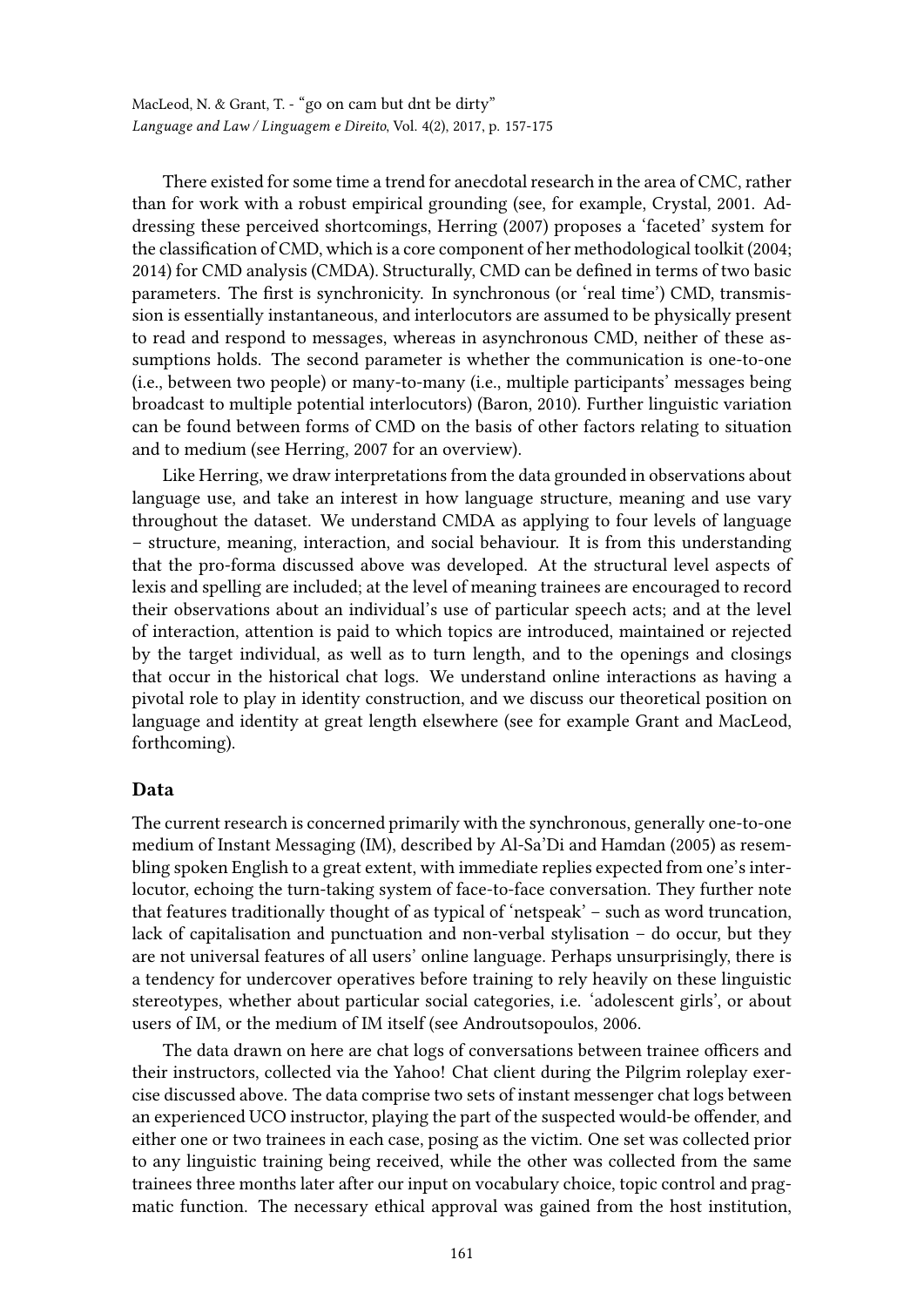committing us to preserving anonymity, ensuring secure storage, and providing emotional support for the researchers via the same counsellor that works with the UCOs themselves.

In the 'Before' set there are five chats involving a single trainee author and one with two trainee authors, with the point at which one takes over from the other clearly marked in the text. In the 'After' set there are six conversations, all of which are produced by two trainee authors with the point at which one takes over from the other clearly marked in the text (the instruction to swap over is explicitly provided by the instructor around half way through the conversation). The length of the conversations ranges from three to nine sides of A4, spanning around an hour and a half for each conversation.

## Feature taxonomy

Work the authors have previously conducted on the analysis of the authorship of online communications (MacLeod and Grant, 2012) provided a starting point for the structural linguistic features selected for attention in the current study. These are displayed in Figure 2 below.



Figure 2. Feature Taxonomy (from MacLeod and Grant, 2012).

Although this original taxonomy has been substantially developed and modified since the earlier research, it covers the key structural feature types and provided a sound point of departure for the current work.

The 'pragmatics' input is derived from Speech Act theory (Austin, 2000; Searle, 1969), and later developments by Woodhams and Grant (2006) relates to a speaker/ writer's intended purpose in producing an utterance, and the utterance's function in the context of the on-going interaction. The categories identified in the current data are as follows: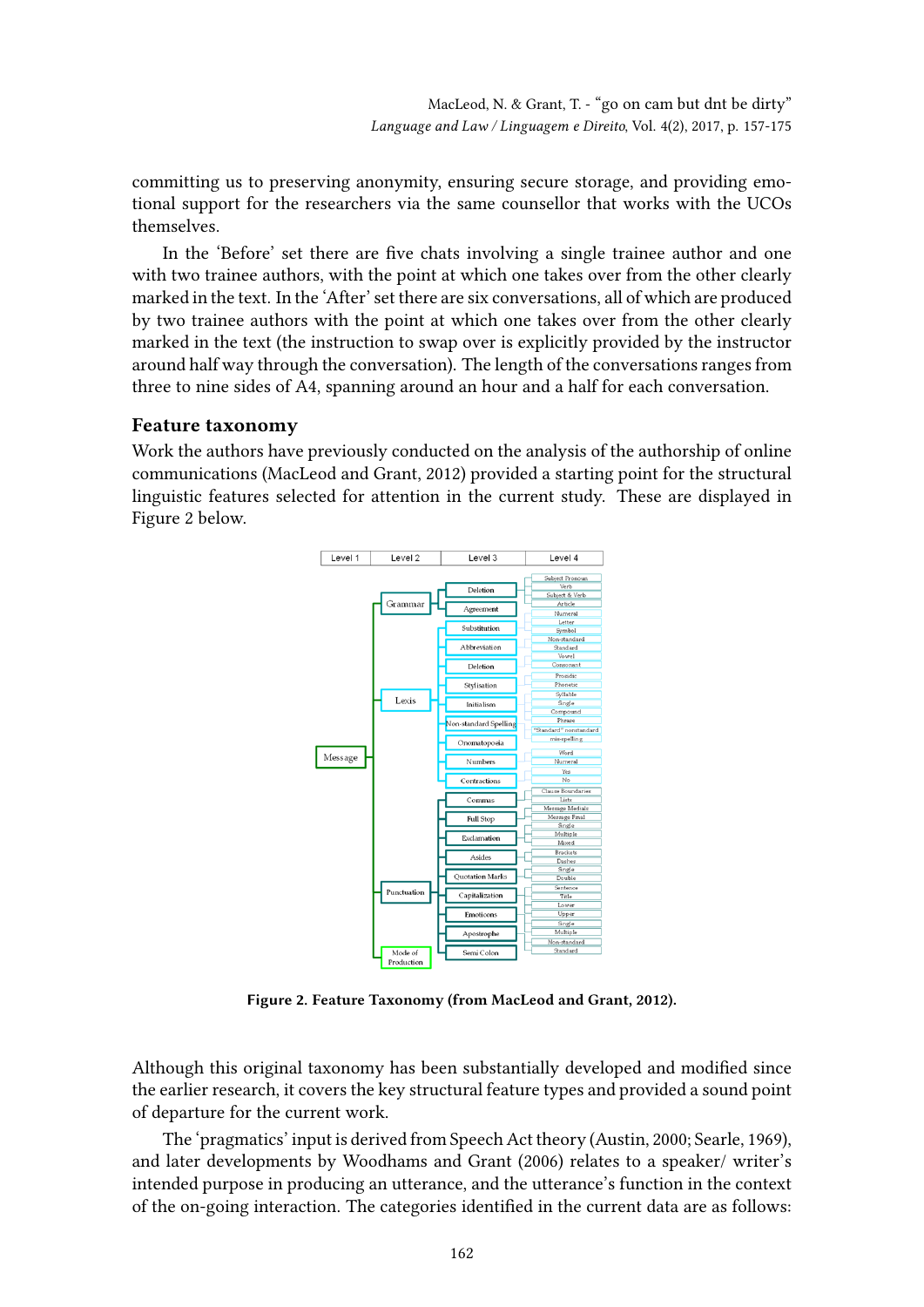- Assertives: Statements that have the potential to be 'true' or 'false' because they aim to describe a state of affairs in the world.
- Directives: Statements that attempt to make the other person's actions fit the propositional content. Examples: requests, commands, demands, etc.
- Commissives: Utterances that commit the speaker to a future course of action as described by the propositional content. Examples: promises, threats.
- Interrogatives: Requests for information, usually in the form of a question.
- Expressives: Utterances that express an attitude i.e. some attitude or feeling e.g. wanting, liking, hating, swearing, expressions of surprise, etc or which express an evaluation, e.g. 'lol', 'cool', and the full range of emoticons.
- Acknowledgements: Statements that acknowledge another participants' contribution. This is included to account for the minimal receipt turns observable in the data, e.g. 'OK?, 'Yes'.

Moving on to topic management, it should firstly be noted that there are strong operational reasons for accurate performance in this regard. While an undercover officer might leave themselves open to accusations of entrapment or acting as Agents Provocateurs if seen to instigate sexual topics while acting the part of the child victim, this risk is mitigated if it can be shown that this does in fact form part of the child's usual online behaviour. Failure to act as such, it could be argued, risks alerting the perpetrator to the undercover replacement.

# Structure

An overview of the victim's historical choices in relation to a selection of the (mostly structural) features identified in Figure 1 and Figure 2 appears in Table 1 below.

| Feature              | <b>Examples used by victim</b>                           |  |  |
|----------------------|----------------------------------------------------------|--|--|
| Initialisms          | brb; nm (not much); tbh                                  |  |  |
| Omission             | yh; dnt ; wht; dwnstairs; bk; pls                        |  |  |
| Shortenings          | sis; pics; probs; sec; convos; morro; cause; cuz (for    |  |  |
|                      | cousin); cam                                             |  |  |
| Emoticons            | :L                                                       |  |  |
| Substitutions        | u; r; y                                                  |  |  |
| Prosodic stylisation | noooo; noo; plsss                                        |  |  |
| Phonetic stylisation | yup; yeah; thanx; aint (but also haven't); nahh; nope;   |  |  |
|                      | outta; dunno; gunna; wanna; sorta; kinda                 |  |  |
| Misspellings         | there (for they're); too (for to); of (for have)         |  |  |
| g-clipping           | lookin; fingerin; tossin; (BUT nothing (x3); minging;    |  |  |
|                      | anything; putting; doing (x2); showing; leaving; black-  |  |  |
|                      | mailing; watching; talking; fucking; sorting; something; |  |  |
|                      | working; joking)                                         |  |  |
| Terms of address     | babe; sexy                                               |  |  |
| Openings             | hey hey; woah sexy                                       |  |  |

Table 1. Victim's vocabulary and spelling choices.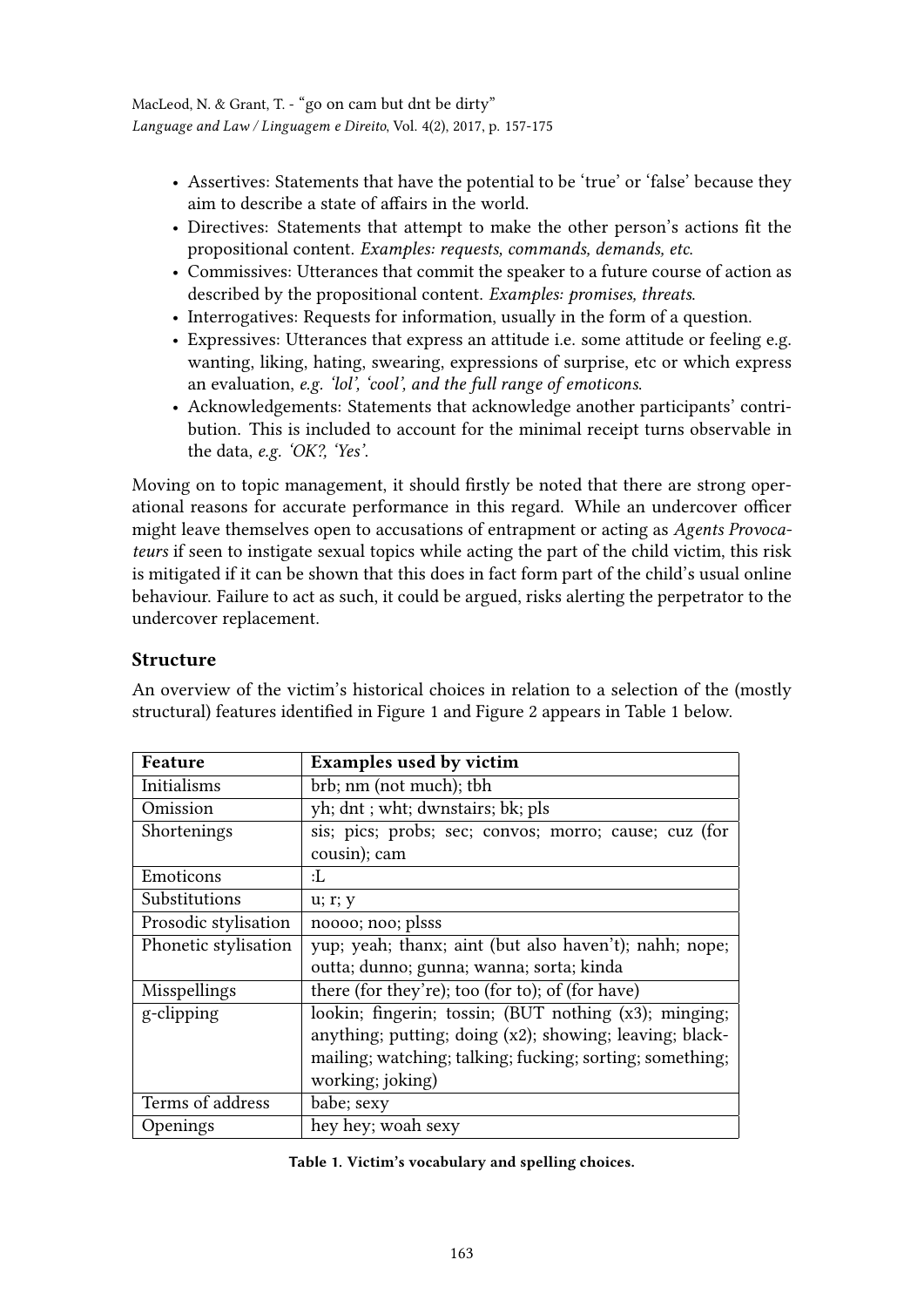Further to these, the victim consistently omits apostrophes and does not capitalise any letters, including the first person pronoun. She occasionally marks questions with a question mark, marking them with two to indicate surprise, but this is by no means consistent and many questions are not marked. There are no commas or full stops anywhere throughout the victim's contributions. She occasionally uses kisses, represented with [x].

Space prohibits a full discussion of all the features listed above, but the following have been selected for closer investigation: variant ('phonetically stylised') spellings of 'yes', 'no' and 'what', and g-clipping.



Figure 3. Variants of 'yes'.

As Figure 3 shows, the victim's preferred variant is 'yh' yes, with the standard 'yes' accounting for 9% of instances of the word. This is followed by 'yup' and lastly 'yeah'. Before linguistic input from the authors, trainees do display an awareness of the victim's preference for 'yh', but this awareness is not matched when it comes to the rarer variants. The victim's use of the standard 'yes' has not been picked up at all by any of the trainees before linguistic input. Instead, the variant 'yeh' – never used by the victim – accounts for 14% of their renderings. After the authors' input on linguistic analysis, trainees not only increased their use of the preferred variant yh to be in line with the victim's patterns, but also introduced the standard variant yes. However, the variant yeh, nowhere to be found in the victim's chatlog, nevertheless maintains its position as the second most preferred in the trainees' chats. One possible explanation for this, as discussed earlier, is that trainees continue to rely on stereotypes during the impersonation task, even after training. While the authors' input has challenged these practices (leading to the appearance of the standard 'yes', which was not found in the 'before' set), it has not done so to the extent that the non-standard and arguably stereotypically 'netspeak' form 'yeh' has been noted as absent and omitted accordingly.

This possibility is supported by the prevalence of particular initialisms in the data. A total of three initialisms are present in the victim's chat – brb for be right back, nm for not much, and tbh for to be honest. Each of these items occurs just once in her historical data. Before linguistic input however, Pilgrim trainees display a tendency to overuse particular initialisms, most notably lol for laugh out loud, which occurs in the chat of five out of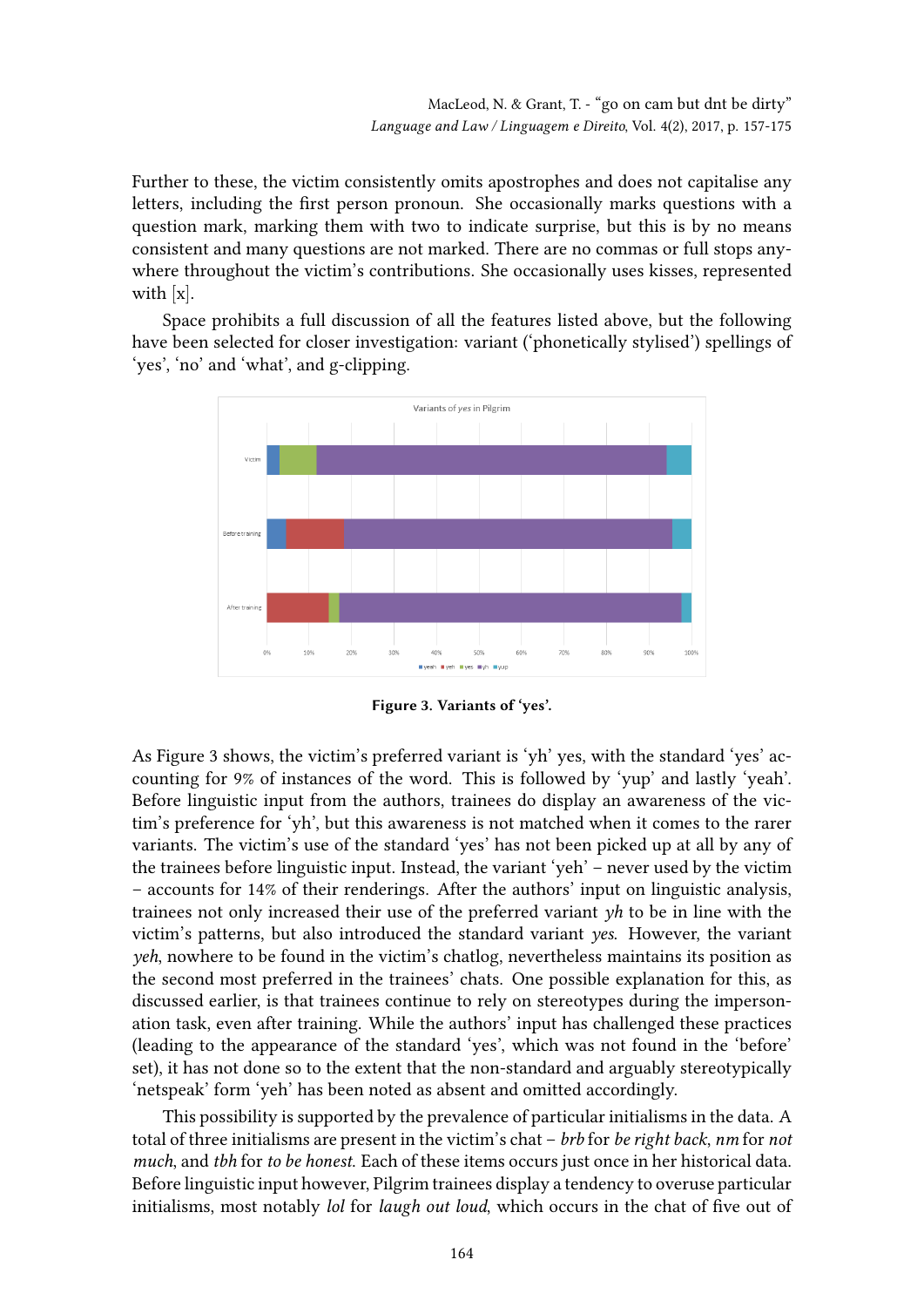the seven trainees. Considering the item never appears in the victim's genuine chat, this tendency arguably has the potential to alert an offender to the possibility of disguise. After input from the authors, the occurrence of *lol* drops substantially, occurring only once across the chats of the 'after' set. Thus, there is a clear improvement in performance in this regard following training.

There are a total of ten variant spellings of no in the data, and of these the victim makes use of five. These are displayed in Figure 4.



Figure 4. Variants of 'no'.

As Figure 4 shows, the victim's preference is for the standard no, although she phonetically stylises the item in around a third of instances, her favoured stylisation being nahh. Prior to the authors' input, the group of trainees makes use of no fewer than seven variant spellings. As with yes, the most frequent variant matches that of the victim  $(no)$ , but this does not account for as large a proportion of occurrences as it does in the victim's historical data. Furthermore, the second most frequent variants – nooo and nah – do not appear in the victim's chat at all. Lastly, there are no occurrences of nahh or nope in the 'before' set, which together account for over a quarter of the victim's occurrences of the variable.

The trainees' proportional use of the standard no has increased after training, bringing the number closer to that evident in the victim's chat. However, the second most frequent variant is nooo, which as mentioned earlier does not occur at all in the victim's historical transcript. The broad effect of training on these variable spellings, then, appears to be that while trainees' awareness of the use of standard forms becomes raised, they nevertheless continue to struggle with choosing appropriate rarer forms.

The same is not true for another variable spelling that appears numerous times across the data, that of what. Of sixteen occurrences of the item in the victim's chat history, she invariably spells it wht.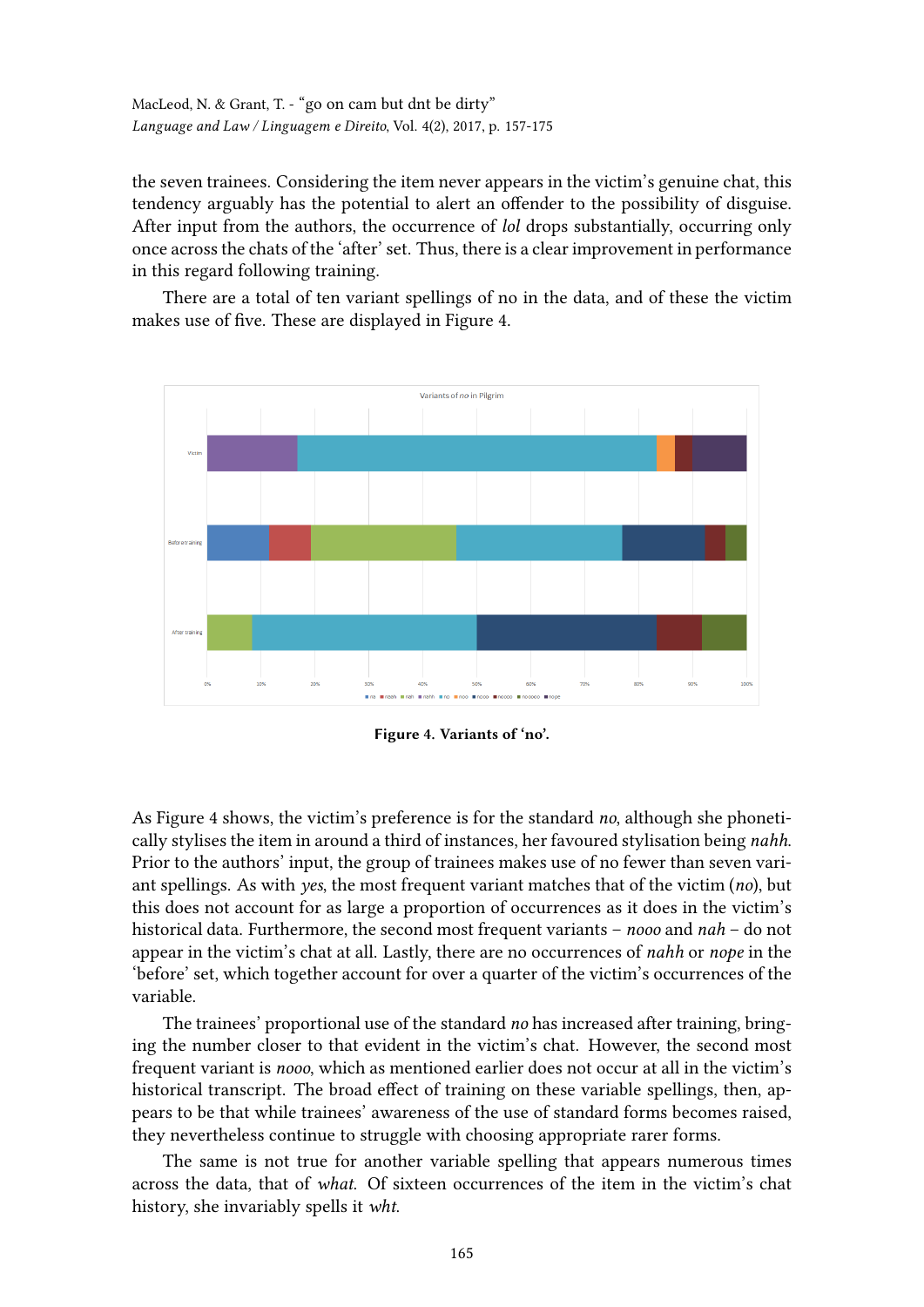

Figure 5. Variants of 'what'.

Evidently the training input has made improvements to trainees' performance when it comes to this variable feature – as well as losing completely the variant  $wot$  – previously the most frequent variant and yet nowhere to be found in the victim's chat, they increase their use of the variant  $wht$  – most frequent in the victim's chat – from 12% to 43%. It is nevertheless disappointing to note that the standard variant what, though never present in the victim's chat, accounts for the majority of occurrences in the trainees' chats posttraining.

Another structural feature of internet language that is arguably stereotypical is that of g-clipping, i.e. the omission of the letter  $g$  in word-final position of present participles and gerunds. As Figure 6 shows, this is a feature that is evident in the victim's chat in 18% of possible instances, but her overwhelming preference is for including the g.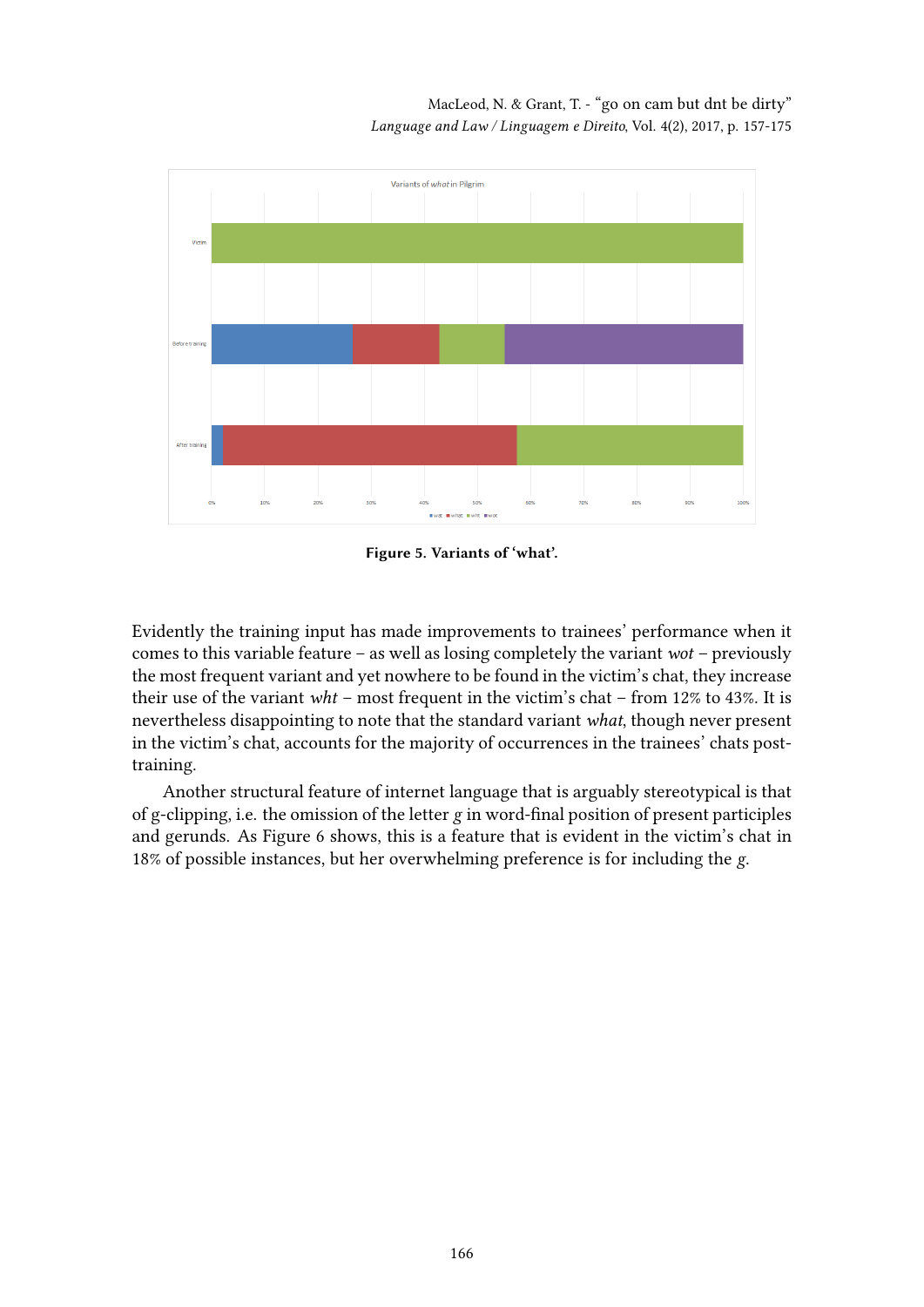

Figure 6. g-clipping.

Before receiving any input on linguistic analysis, trainees display an obvious preference for g-clipping, doing so in almost 90% of cases on average. The authors' input seems to have some effect on this, bringing the figure down to just under 70%. This is still a long way from the victim's 20:80 split, but is a move in the right direction.

# Meaning

In line with the domains of language use identified in the linguistic training pro forma, we also focussed on pragmatic aspects of the victim's language use, namely the distribution of different speech acts. In the initial sessions with the offender's first identity, the victim uses a mixture of assertive statements: 'shes on wii with mum', minimal acknowledgements of the offender's contributions, and occasional questions: 'where u live?' and directives: 'go on cam but dnt be dirty sis is next to me'.

When confronted by the offender's second identity and threats to publish intimate pictures, she responds with a series of interrogatives: "why are u on my fb?"; "wht do u want then". There are also a number of directives here in the form of pleading requests: "yes just pls dont post them" and assertives "i do have 2 sisters 4 and 7". There then follows a sexually explicit exchange with the offender's second identity consisting on the victim's side of mainly assertives and minimal acknowledgements. There are also expressives here: "i wanna fuck u"; "this feels good" and commissives: "yh want me too use something too finger". The final conversation in the log, between the victim and the offender's third identity, consists for the victim mainly of assertives with some interrogatives: "do i know u"; "u off tagged?".

Prior to training the UCOs showed very little awareness of potential variation in speech act use, and neither their notes nor our own observations showed evidence that they considered this in their preparation for engagement. Perhaps due to this lack of awareness, the trainee group shows considerable individual variation during their assumption of the girl's identity. Several trainees, for example, used a high proportion of interrogatives as they attempted to confirm a time and location for the meeting with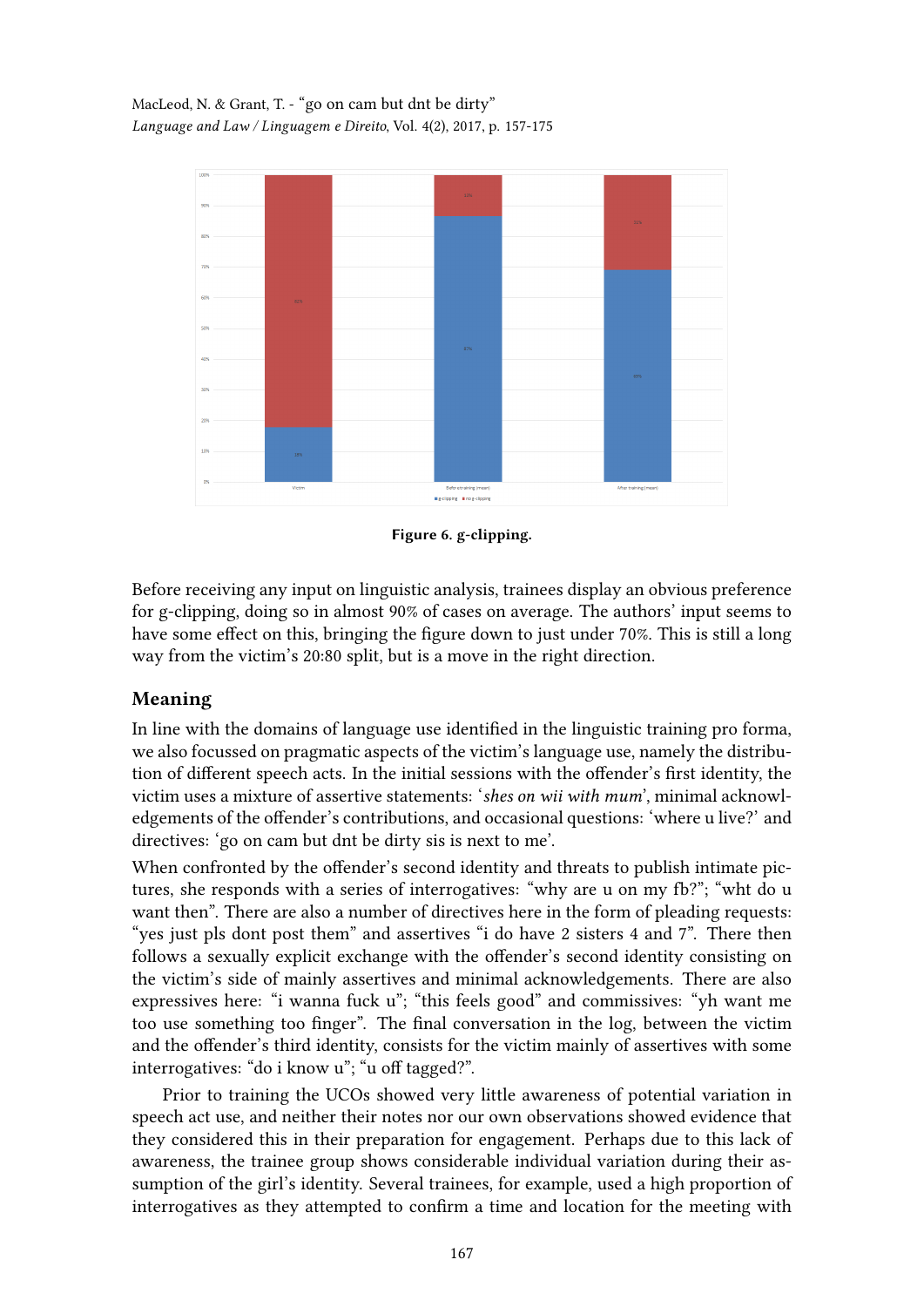the offender, and to elicit his phone number. This contrasts with the victim's historical chat, where there tended to be a more even mix of speech acts, (with the exception as noted with the start of the conversation with the offender's second identity). For other trainees, there is a clear difficulty in playing the role of the victim and using directives. In the historic chat the girl issues a number of commands to the offender, including directing him in online sexual activity. Another aspect where the trainees performed less well was in their use of expressives as a way of deflecting the apparent suspicion of the offender.

Where some trainee UCOs clearly struggled to consistently assume the girl's identity against these pragmatic criteria, others naturally performed better. One trainee was observed to use a fairly high but appropriate number of utterances that were classified as directives in terms of their primary function (although note that many of these might appear on the surface to be assertives or expressives): "i wana meet u propa"; "giv me ur numba"; "wana lose my virginity", and also a number of interrogatives: "who r u agan", "how will i kno its u". The way these were used was in keeping with the victim's online identity as recorded in the historic chat logs.

This variation in ability to assume the victim's identity at the pragmatic level clearly marks a training need, and post-training there was more consistency with the historic chat logs. There were, however, some individual UCOs who clearly struggled with their analysis and performance at this pragmatic level, even post-training. The most competent trainees could be observed in the preparation phase of the simulated operation to refer back to our linguistic input, and attempt to understand better the way the victim used language in the interactions. In our feedback to the trainees we noted for one UCO "A good mix of assertives, directives and commissives, in keeping with the style of the victim. The interrogatives are well spaced, and refer to the proposed sexual activity that evening as well as to travel arrangements and requesting contact details". Conversely, other trainees persist in using extended runs of interrogatives that are not generally characteristic of the historic chat – but are, of course, characteristic of investigative interviews. This tendency may well relate to the operational task of intelligence gathering, but nevertheless represents a point of difference between the actual persona of the girl and the UCO assuming that persona. As such it marks a point of potential discovery.

# Interaction

Finally, we examined the interactional patterns of the victim's language through an analysis of topic management. As discussed above, a willingness to engage in conversation about sexual topics may seem counter-intuitive and dangerous to an investigator impersonating a person under the age of consent, but can be a fundamental component of impersonation. The extent to which avoidance of particular topics can alert interlocutors to the possibility of disguise is discussed later in the article. The victim's behaviour in this regard is summarised in the table below.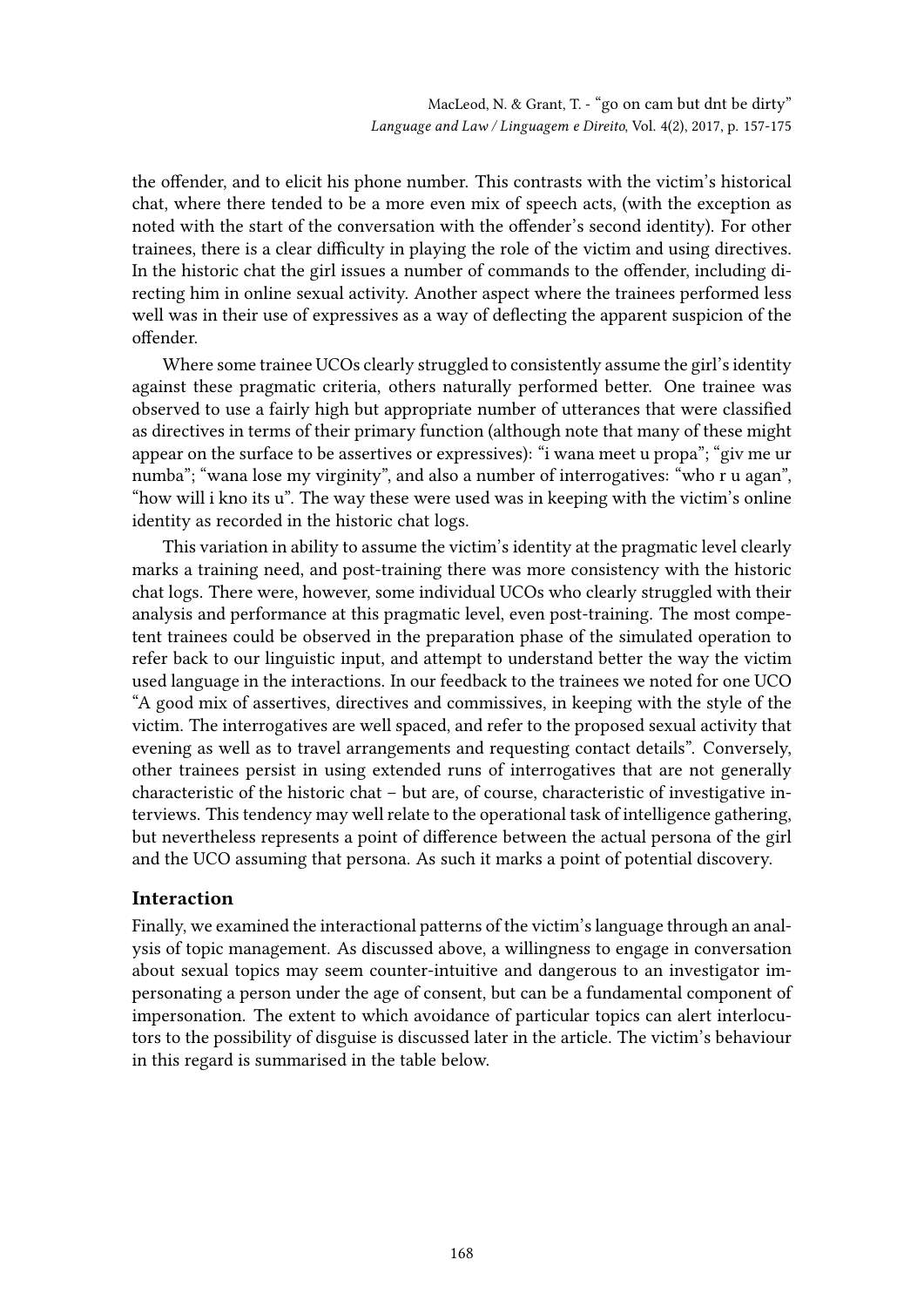| <b>Topics initiated</b> | Topics responded to /                   | <b>Topics declined</b>    |
|-------------------------|-----------------------------------------|---------------------------|
|                         | developed                               |                           |
| Sexual contact with of- | Video conversation<br>$\qquad \qquad -$ | Teasing (sister in room)  |
| fender                  | clothing and sexually                   |                           |
|                         | explicit content                        |                           |
| Own sexual arousal and  | Offender's 'hacking'                    | Sexual activity involving |
| use of objects          |                                         | sister                    |
| Own appearance and ap-  | Sister                                  |                           |
| pearing on cam          |                                         |                           |
|                         | Offender's instructions for             |                           |
|                         | sexual behaviour on cam-                |                           |
|                         | era                                     |                           |
| Offender's<br>location, |                                         |                           |
| health,<br>appearance,  |                                         |                           |
| motive for blackmail    |                                         |                           |

Table 2. Victim's topic management.

We now move on to an examination of patterns of topic management in the trainee chat logs prior to linguistic input, which demonstrate significant differences to the target persona described above. In the historic chat log the girl introduces sexual topics and sexual activity on several occasions. In all but one case the trainee UCO failed to do this. For some trainees, not only did they not initiate sexualised conversation, but they declined it when it was instigated by the 'offender'. This natural reluctance to engage in online sexual activity whilst performing as a 14 year old girl needs overcoming in these tasks, yet some trainees find this difficult to achieve. An explicit learning objective of the simulation exercise is to facilitate officers doing this more easily whilst staying within their authorisation, and avoiding going further than activity and discussions evident in the historic chat.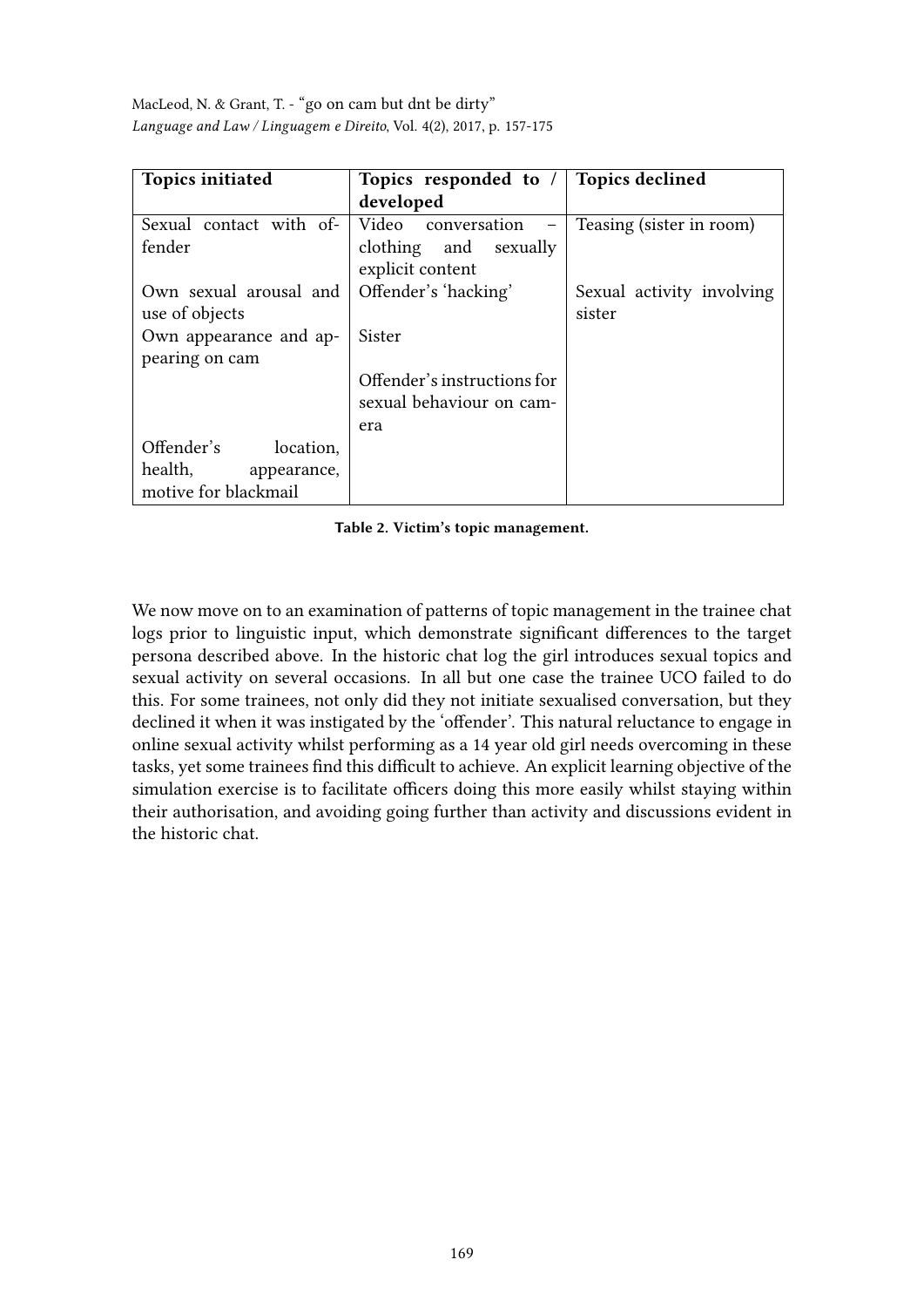| <b>Topics initiated</b>  | Topics responded to /      | <b>Topics declined</b> |
|--------------------------|----------------------------|------------------------|
|                          | developed                  |                        |
| Sexual chat (only one    | Cameras                    | Sexual activity        |
| trainee initiated sexual |                            |                        |
| chat)                    |                            |                        |
| Meeting including loca-  | Victim's clothing          | Victim's arousal       |
| tion of meeting, time of |                            |                        |
| meeting, travel arrange- |                            |                        |
| ments etc.               |                            |                        |
| Offender's phone number  | Some sexual talk, planned  | Victim's masturbation, |
| and location             | sexual acts, masturbation, | oral sex, anal sex     |
|                          | arousal, sexual activity   |                        |
| Experience of 14 yr olds |                            | Putting webcam on      |
| Offender's clothing and  |                            |                        |
| description, offender's  |                            |                        |
| name                     |                            |                        |
| Offender's arousal       |                            |                        |
| Being nervous            |                            |                        |

Table 3. Pre-training topic management.

A further feature of the pre-training chat is the nature and quantity of initiated topics which are of operational interest to the UCOs. These types of operation are extremely demanding, and UCOs need to focus on a number of tasks simultaneously. They must try to obtain information about the offender which might identify them; they must be explicit about the child's age and establish intention to engage in sexual activity in order to ensure that the act falls within the terms of the Sexual Offences Act 2003 s. 15. Furthermore, they are instructed to try and arrange a location to meet away from other children who might be endangered by a sexual predator, and attempt to get a description of the offender so that they can be easily recognised at the meeting place. All these tasks may create points of inconsistency with the child's previous conversations and it is part of the skills that the officers develop to work these new topics naturally into the conversations, while simultaneously maintaining a linguistic identity consistent with the child's.

After training the officers showed consistent improvement in this area and particularly appreciated how the language analysis can protect against accusations of acting as an agent provocateur. As can be seen in Table 7 the points of inconsistency typically involved introduction of the operational issues as discussed above. In both pre- and posttraining chats an additional operational issue was that the trainees did not respond to attempts by the 'offender' to start a webcam conversation, activity in which for obvious reasons they could not engage in during a genuine operation.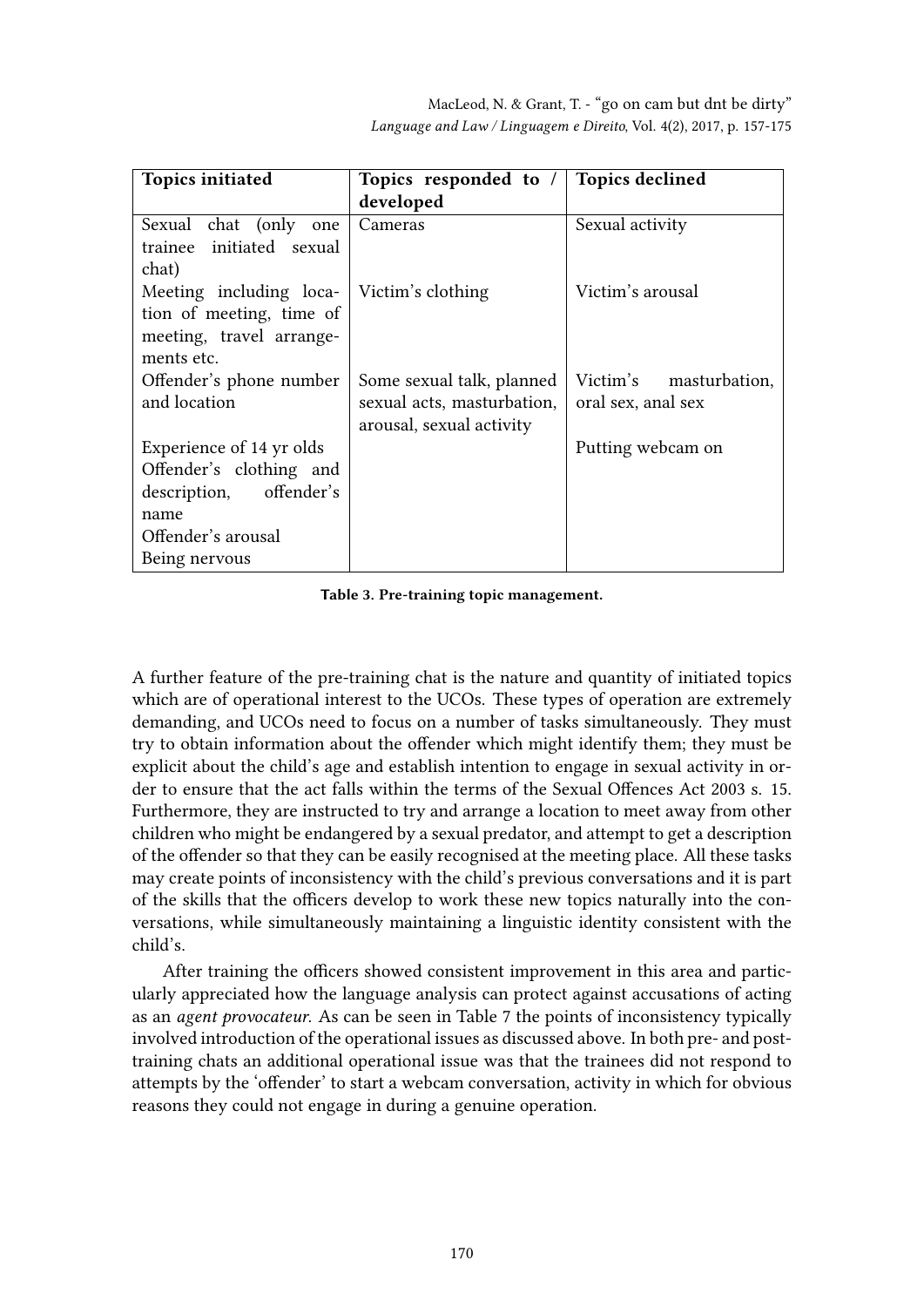| <b>Topics initiated</b>     | Topics responded to /     | <b>Topics declined</b> |
|-----------------------------|---------------------------|------------------------|
|                             | developed                 |                        |
| Sexual<br>activity<br>(much | Travel and plans for the  | Sharing webcam         |
| more apparent across all    | evening                   |                        |
| trainee UCOs)               |                           |                        |
| Offender's arousal          | Proposed sexual activity  | Possible phone call    |
| Present from offender       | Location of meeting / ho- |                        |
|                             | tel                       |                        |
| Victim's mum $-$ an argu-   | Sexual activity talk      |                        |
| ment with the mother was    |                           |                        |
| proposed as a reason why    |                           |                        |
| the victim could not ac-    |                           |                        |
| cess her mobile phone       |                           |                        |
| Travel arrangements         | Victim's location         |                        |
| Offender's clothing         |                           |                        |
| School uniform              |                           |                        |
| Victim's virginity          |                           |                        |
| School in morning           |                           |                        |
| Being nervous               |                           |                        |
| Offender's number           |                           |                        |

Table 4. Topic control post-training.

# What arouses suspicion?

Other research we have conducted (see Grant and MacLeod, 2016) indicates that changes at the structural level, for example spelling and punctuation, are the easiest to spot, and arouse suspicion in individuals looking out for impersonation. Furthermore, the results presented above show that impersonators, after input from linguists, are able to make substantial improvements to their language patterns in this regard. Below is a selection of examples taken from roleplayers' chats in the before set that indicate they may be flagging linguistic behaviour that has the potential to alert a genuine target to the deception. Bold indicates that the issue may have to do with structural issues such as spelling and/or vocabulary choices, underlining indicates that the problem seems to be with topic and *italics* indicate that the issue is with pragmatic force.

- i can tell ur on ur best behavor cuz ur typin is betta than norm
- what's wrong wif you today? (In response to limited sexual talk and persistent questioning about meeting location and target's phone number)
- you askin a lot today; whats up wiv u you aint not been horny wiv me b4 is summat wrong; wtf y u no talk sexy wiv me; who are u? you taked and played sexy b4
- why you keep *asking* who i am?

In the chat log text there were few explicit challenges regarding the structural level of analysis – spellings, punctuation abbreviations, etc. – although in the instructor's comments these aspects were clearly noted. One instructor notes "over use of text speak –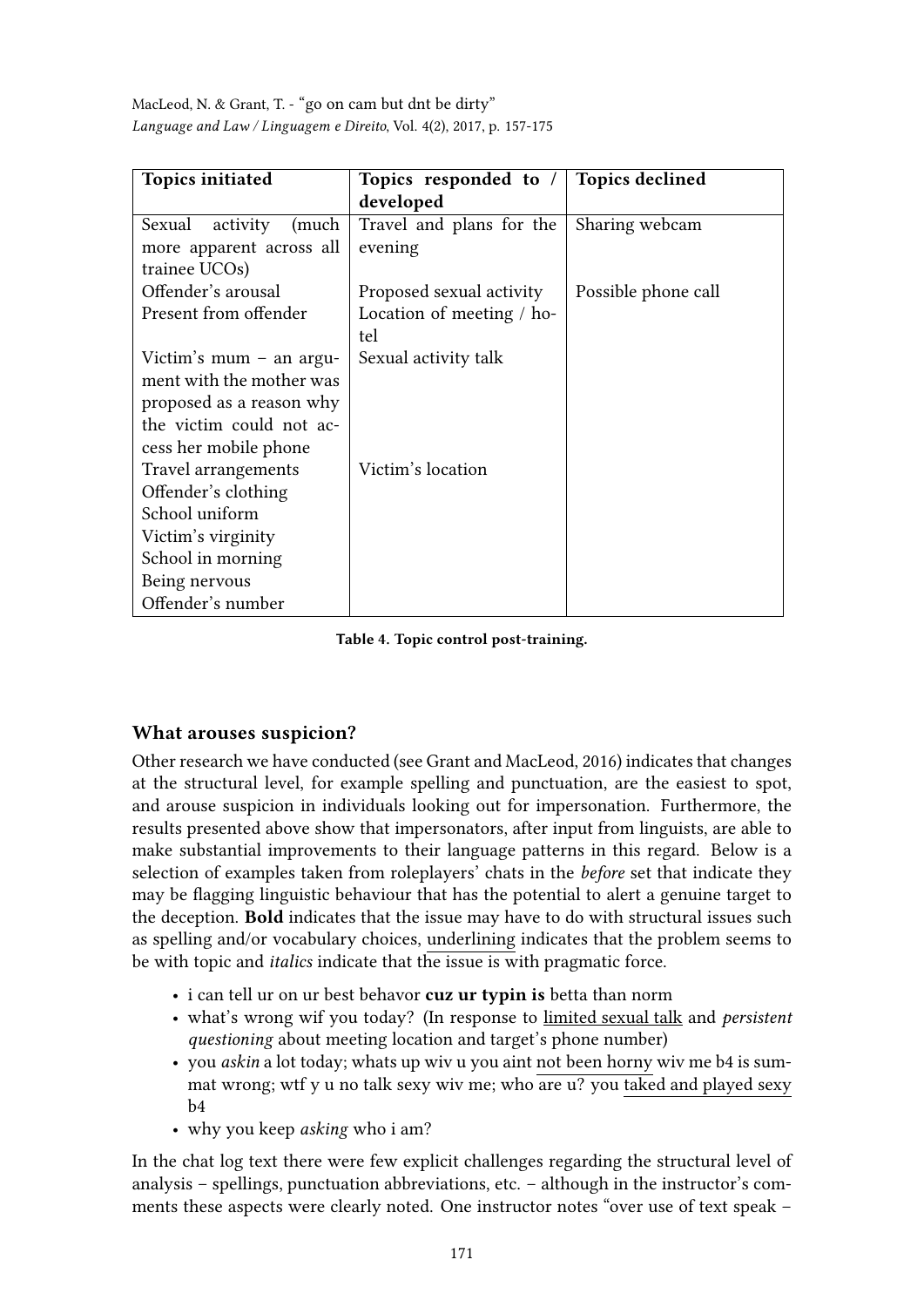not so much in original" and another instructor notes "heavy use of punctuation". These comments match our own comparison with the historic chat logs in the pre-training condition and we can speculate that the instructors find it harder to call out the trainees on this aspect of their writing whilst within the roleplay of the simulation exercise. It is clear from these responses that roleplayers flagged up *pragmatic* and topic issues as being likely to cause suspicion, as well as **structural** features. These suggest an assumption by instructors that a target would be alerted by a higher than usual degree of interrogatives, for example, or by a reluctance to engage with sexual topics. Changes at the levels of meaning and interaction, then, are clearly an important area to be addressed.

The post-training set of interactions showed a reduction in structural level identity performance errors and none were commented on by the instructors in their evaluations in the post-training condition. Again, italics indicate where the problem appears to be one relating to pragmatic force and underlining indicates that the issue is with topic:

- ur annoying me wont cam dictating where I have to go
- u ok not like u not to talk dirty is this the sis or what?

There was a notable reduction in linguistically focussed challenges in the post-training condition and remaining challenges focused either on factual inconsistencies or behavioural differences observed by the instructors:

- you hurt ur hand, u got slower at typing?
- i fink ur avoiding me wont cam wont phone
- if u cant jump in taxi then u not gonna do stuff we talked about..watsa goin on wt u????

Slowness at typing, reluctance to use the webcam, speak to the target on the phone or take a taxi to a specified location are clearly not issues that can be addressed with linguistic training. Only two of the instructors picked up on linguistic issues – one each for topic management and pragmatics. This, combined with the improvements noted above, suggests a marked improvement in the trainees' ability to emulate the style of the victim.

## Concluding remarks

This article has provided an insight into the linguistic mechanisms that operate during identity assumption, specifically in the operational context of UCOs assuming the identity of an adolescent female victim of online sexual abuse. The aims of the trial reported on here were to evaluate the usefulness of the linguistic model for adopting a persona and to determine when and on what basis instructors, playing the role of the offender, would detect or become suspicious of identity assumption by the trainee operative.

Prior to the linguistic training, the trainees tended to concentrate their efforts at identity assumption almost exclusively on mimicking vocabulary features they presumed occurred in the target style, but in doing so they overestimated her use of 'netspeak' or 'textspeak' spellings. Individual pragmatic patterns and topic management were almost entirely neglected. After training trainees were seen to use all the identi fied areas of linguistic analysis. Thus, training appears to have alleviated some of the usual stereotyping and contributed to a more evidence-based approach to this particular policing task.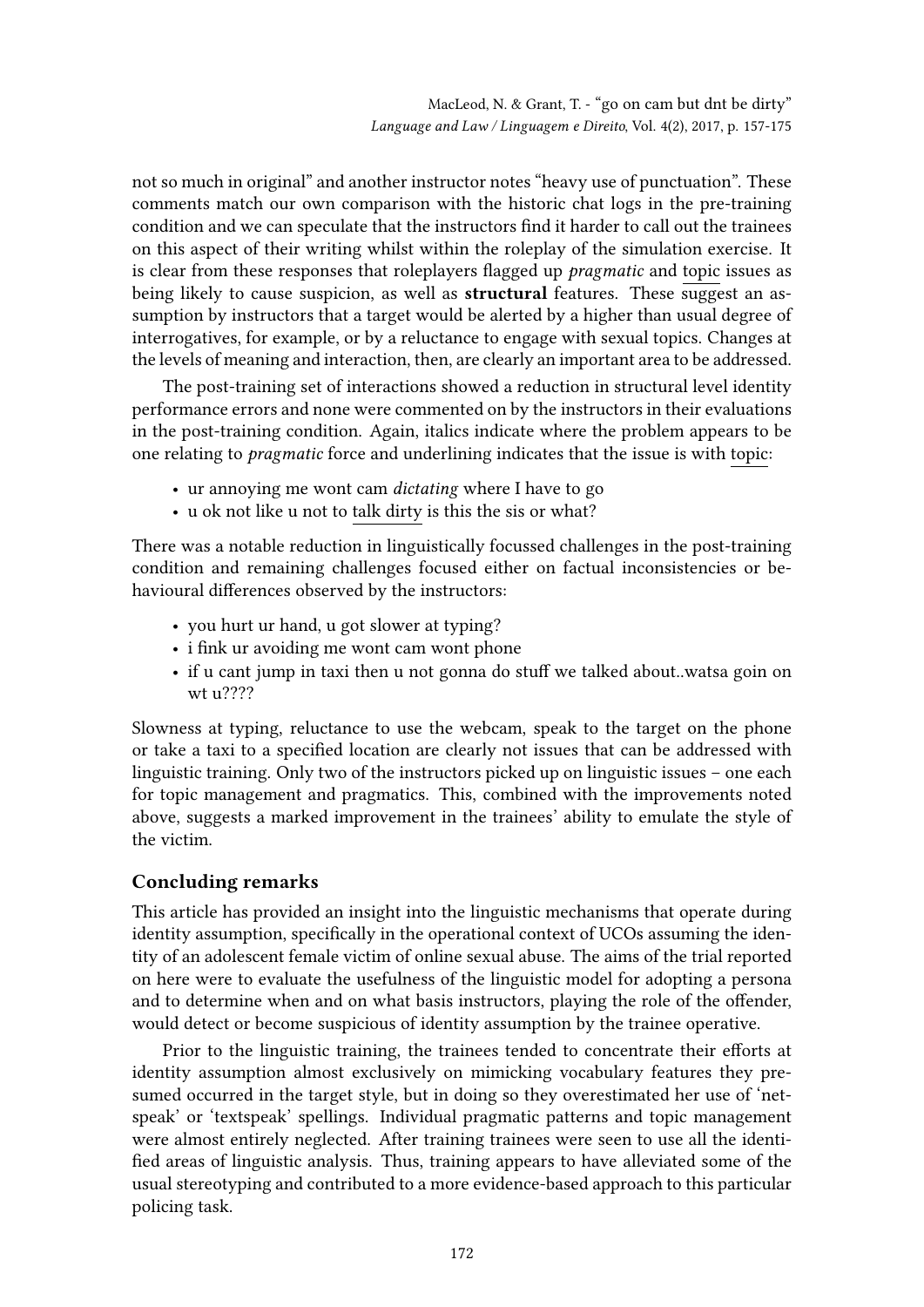The analyses presented above were supplemented with observations of trainees as they prepared for their roleplayed synthesis exercise, with the authors gaining exclusive access to the two-hour preparation period immediately prior to the simulated operation. These observations revealed that one positive effect of the linguistic input has been the increased prioritisation given to the language habits of the target persona, with linguistic issues tending to take up at least half of the total preparation time (the remainder being spent collecting together details such as the girl's school, information about her family, etc.).

The most recent improvement in the linguistic training offered to Pilgrim attendees is the continuing development of a software tool arising from the project which generates linguistic models for individuals whose conversation transcript is pre-loaded. The model covers all the levels of linguistic analysis detailed on the existing pro-forma, and provides summaries for an individual's average turn length, capitalisation habits, speech act preferences, variant spellings, and more. The tool allows for the scrutiny of particular words in context, and provides easy navigation around a chat transcript. While taking the human analyst out of the task is not recommended, the tool nevertheless provides an invaluable means of speeding up pre-operation preparation.

In line with Roberts (2003), what we report on here represents part of attempts, by ourselves and applied linguists in general, to intervene 'collaboratively and reflexively working with other professionals' (2003: 147). The importance of dialogue between academics and professionals cannot be overstated in discussions of how scholarly work can best inform professional practice. By engaging in a mutually beneficial and productive relationship whereby academic research is informed by the needs of the professional group under its scrutiny, we have produced findings that not only cast light on the relationship between linguistic analysis and successful authorship synthesis – the object of our academic interest – but also provided a robust underpinning to the training we provide to online UCOs.

By taking a principled linguistic approach to authorship synthesis training we can hope to ensure that different aspects of identity performance can be analysed and then emulated, thus complementing the skills of UCOs to enable them to provide more convincing and less detectable identity assumption in their investigation of a broad range of crimes, including the online sexual abuse, exploitation and grooming of children. Work deriving from this has and will include investigating the relationship between language and offender identities; cohesion and diversity in online criminal communities of practice, namely Darkweb fora organised around sharing child pornography; and the use of IM as a medium for conducting investigative interviews with child victims. In bringing language analysis to this arena we can help improve the likelihood of prosecutions against offenders and also help build credible defences for the innocent. The work thus represents a crucial contribution to furthering the stated aim of forensic linguistics to improve the delivery of justice through language analysis.

### **Notes**

<sup>1</sup>The Pilgrim course is described in outline in the HMIC 2014 report An inspection of undercover policing in England and Wales para 11.31-11.35

### Table of legislation

Sexual Offences Act 2003 - https://www.legislation.gov.uk/ukpga/2003/42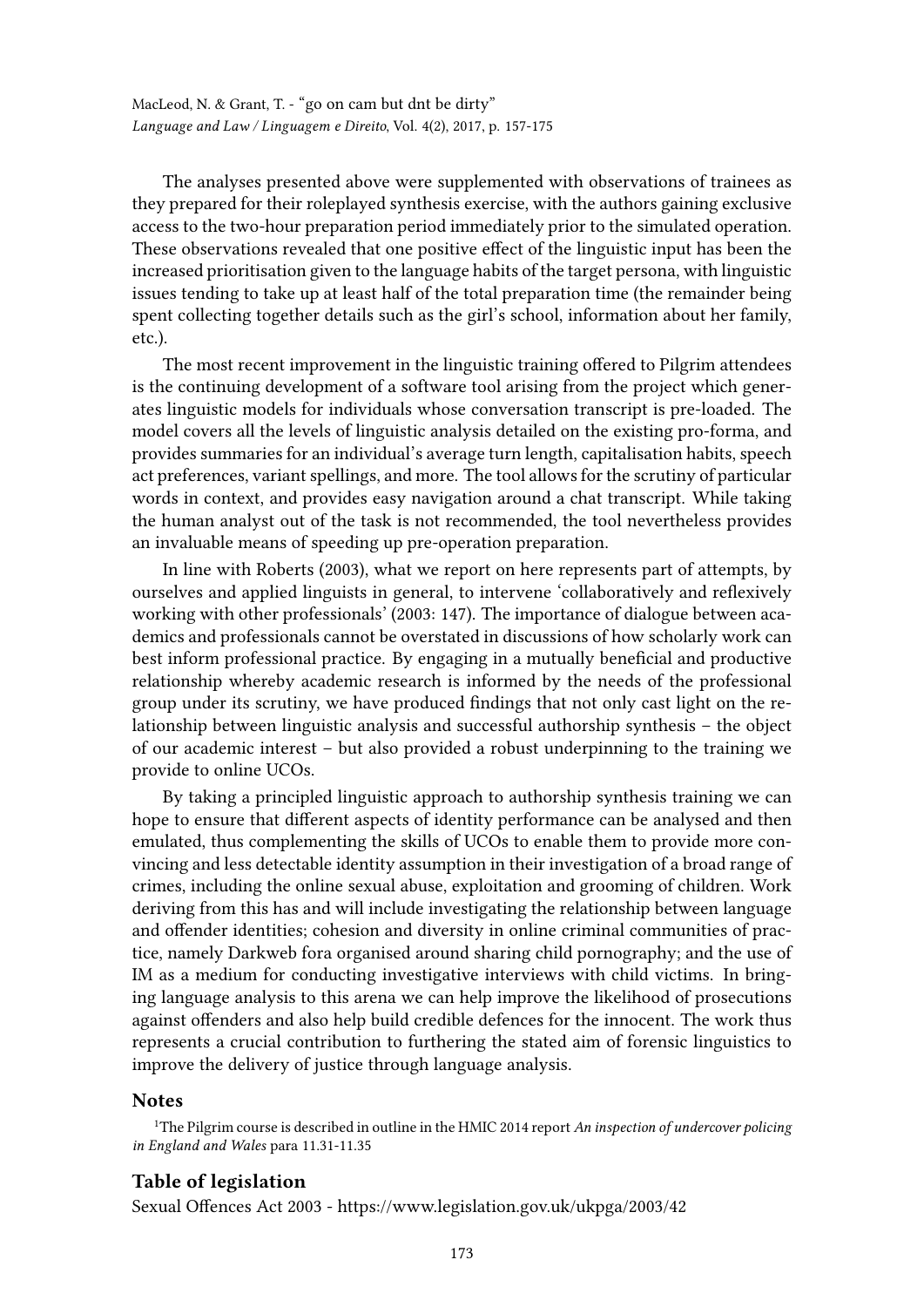### References

- Al-Sa'Di, R. A. and Hamdan, J. M. (2005). "Synchronous online chat" English: Computermediated communication. World Englishes, 24(4), 409–424.
- Androutsopoulos, J. (2006). Introduction: Sociolinguistics and computer-mediated communication. Journal of Sociolinguistics, 10(4), 419-438.
- Austin, J. L. (2000). How to do things with words. Oxford: Clarendon Press.
- Barber, C. and Bettez, S. (2014). Deconstructing the online grooming of youth: Toward improved information systems for detection of online sexual predators. In Proceedings of the Thirty Fifth International Conference on Information Systems, 1–20.
- Baron, N. S. (2010). Discourse structures in instant messaging: The case of utterance breaks. Language@Internet, 7(4), 1–25.
- Chiang, E. and Grant, T. (2017). Online grooming: moves and strategies. Language and Law / Linguagem e Direito,  $4(1)$ , 103-141.
- Chiang, E. and Grant, T. (forthcoming). Deceptive identity performance: Offender moves and multiple identities in online child abuse conversations. Applied Linguistics.
- Crystal, D. (2001). Language and the Internet. Cambridge: Cambridge University Press.
- Georgakopoulou, A. (2011). "On for drinkies?": Email cues of participant alignments. Language@Internet, 8(4).
- Grant, T. and MacLeod, N. (2016). Assuming Identities Online: Experimental Linguistics Applied to the Policing of Online Paedophile Activity. Applied Linguistics, 37(1), 50– 70.
- Grant, T. and MacLeod, N. (forthcoming). Resources and constraints in linguistic identity performance: a theory of authorship. Language and Law/Linguagem e Direito.
- Herring, S. C. (2004). Computer-Mediated Discourse Analysis: An Approach to Researching Online Behavior. In S. A. Barab, R. Kling and J. H. Gray, Eds., Designing for Virtual Communities in the Service of Learning. Cambridge: Cambridge University Press, 338–376.
- Herring, S. C. (2007). Language@internet. Language@Internet, 4(1).
- Herring, S. C. (2014). Language and the Internet. In W. Donsbach, Ed., The concise encyclopedia of communication. Oxford, UK: Wiley-Blackwell.
- Kost, C. R. (2008). Use of communication strategies in a synchronous CMC environment. In S. S. Magnan, Ed., Mediating Discourse Online. Amsterdam: John Benjamins, 153– 189.
- MacLeod, N. and Grant, T. (2012). Whose Tweet? Authorship analysis of micro-blogs and other short-form messages. In S. Tomblin, N. MacLeod, R. Sousa Silva and M. Coulthard, Eds., Electronic Proceedings of the International Association of Forensic Linguists' 10th Biennial Conference, Birmingham, UK: Aston University.
- Postmes, T., Spears, R. and Lea, M. (2000). The formation of group norms in computermediated communication. Human Communication Research, 26(3), 341–371.
- Rashid, A., Greenwood, P., Walkerdine, J., Baron, A. and Rayson, P. (2012). Technological solutions to offending. In E. Quayle and K. M. Ribisl, Eds., Understanding and preventing online sexual exploitation of children. London: Willan, 228–243.
- Roberts, C. (2003). Applied linguistics applied. In S. Sarangi and T. van Leeuwen, Eds., Applied Linguistics and Communities of Practice. London: Continuum, 132–149.
- Seargeant, P. and Tagg, C. (2011). English on the internet and a 'post-varieties' approach to language. World Englishes, 30(4), 496–514.